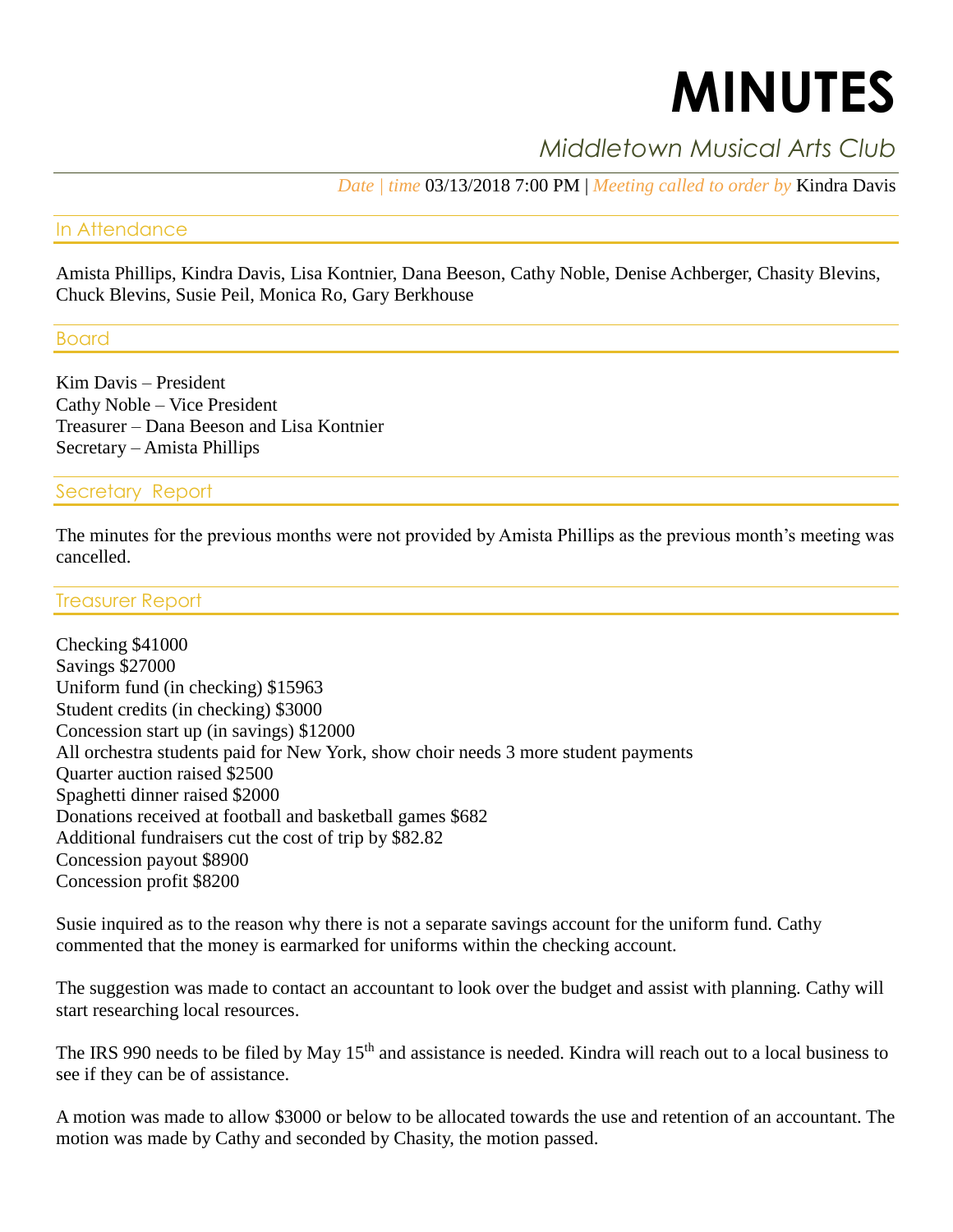MHS requested \$700 for music scholarships, and there is a possibility of an additional \$100 being requested. A motion was made by Susie and seconded by Chuck, the motion passed.

#### Director's Report

David Leisten – Band No report

Marsha Minge – Show Choir No report

Corey Hall – Orchestra No report

Stephanie Miller – Guard No report

# Committee Reports

#### Committee reports

Maintenance & Transportation – Chuck Blevins & Gary Berkhouse No report

Uniforms & Costumes – Tammy Berkhouse Uniforms need to be moved from the band room and placed on the uniform trailer before April 1<sup>st</sup>. Friday March 30<sup>th</sup> is the date of the move.

Hospitality & Celebrations – Tammy Berkhouse No report

Concessions – Chasity Blevins & Cathy Noble

Concession equipment at the Arena needs to be moved back to Barnitz. Saturday March 17<sup>th</sup> is the date of the move.

Instead of concessions, flowers and notes will be sold at the high school musical. Kohls volunteers will be helping.

Website & Publicity – Kindra Davis No report

Ways & Means – Cathy Noble No report

Policy & Regulations – No update